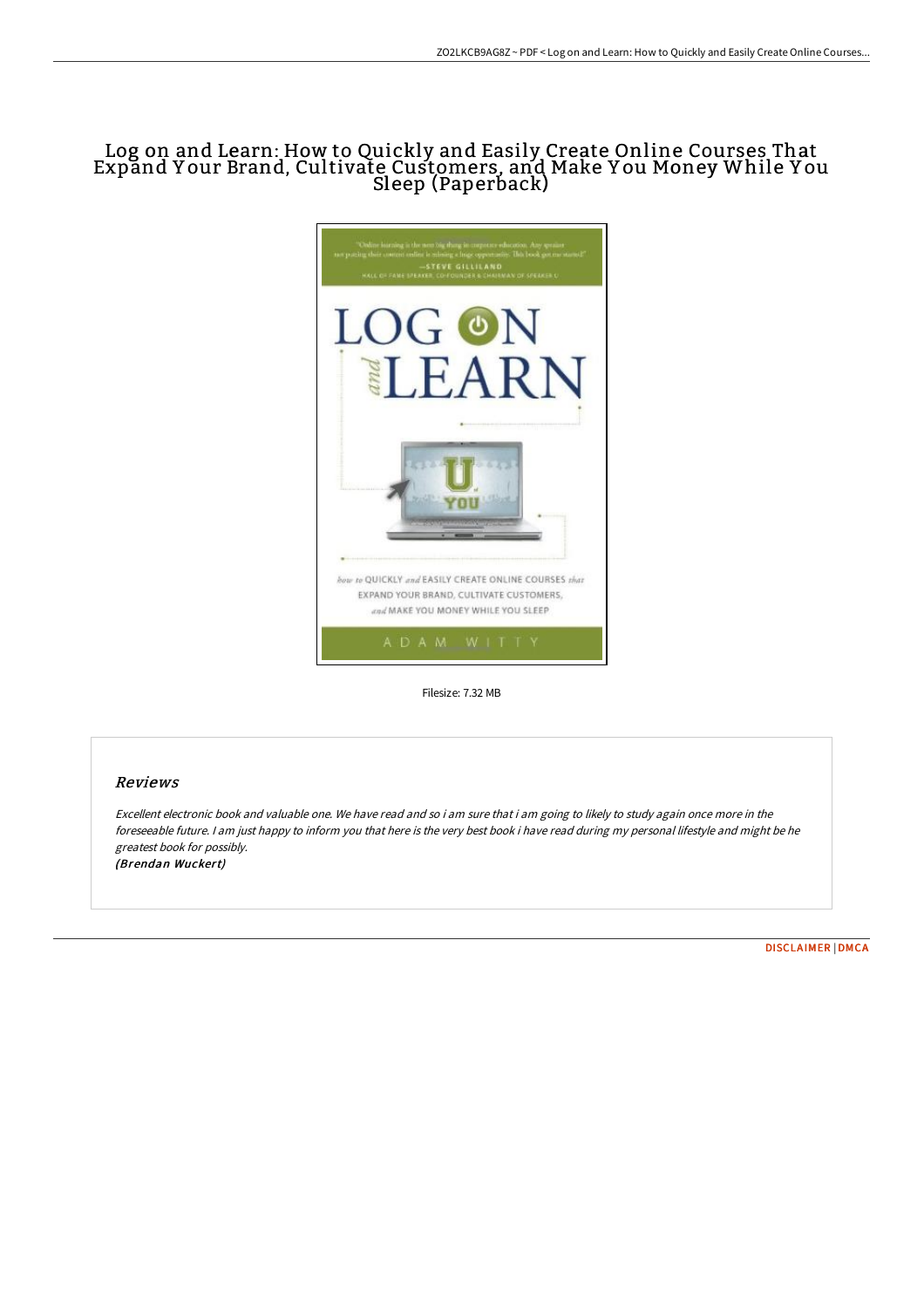## LOG ON AND LEARN: HOW TO QUICKLY AND EASILY CREATE ONLINE COURSES THAT EXPAND YOUR BRAND, CULTIVATE CUSTOMERS, AND MAKE YOU MONEY WHILE YOU SLEEP (PAPERBACK)



To save Log on and Learn: How to Quickly and Easily Create Online Courses That Expand Your Brand, Cultivate Customers, and Make You Money While You Sleep (Paperback) PDF, you should refer to the button under and save the file or have access to additional information that are relevant to LOG ON AND LEARN: HOW TO QUICKLY AND EASILY CREATE ONLINE COURSES THAT EXPAND YOUR BRAND, CULTIVATE CUSTOMERS, AND MAKE YOU MONEY WHILE YOU SLEEP (PAPERBACK) book.

ADVANTAGE MEDIA GROUP, United States, 2013. Paperback. Condition: New. Language: English . Brand New Book \*\*\*\*\* Print on Demand \*\*\*\*\*. A new digital frontier is emerging, one that will transform how your business operates, revolutionizing the way content is delivered, making the ability to reach new audiences virtually limitless. This platform is online learning. So, what does online learning really mean? How will it help you build your business, tap into a limitless audience and create greater impact in your industry? Inside you will quickly learn how transforming your content into online courses can: - Make you money while you sleep - Create more value for your customers - Cultivate better customers that will pay higher fees - Drive distinct differentiation in today s competitive marketplace - Generate more income for you and your business AND - How to create your online learning in three simple steps.

 $\overline{\text{pos}}$ Read Log on and Learn: How to Quickly and Easily Create Online Courses That Expand Your Brand, Cultivate Customers, and Make You Money While You Sleep [\(Paperback\)](http://www.bookdirs.com/log-on-and-learn-how-to-quickly-and-easily-creat.html) Online Download PDF Log on and Learn: How to Quickly and Easily Create Online Courses That Expand Your Brand, Cultivate Customers, and Make You Money While You Sleep [\(Paperback\)](http://www.bookdirs.com/log-on-and-learn-how-to-quickly-and-easily-creat.html)